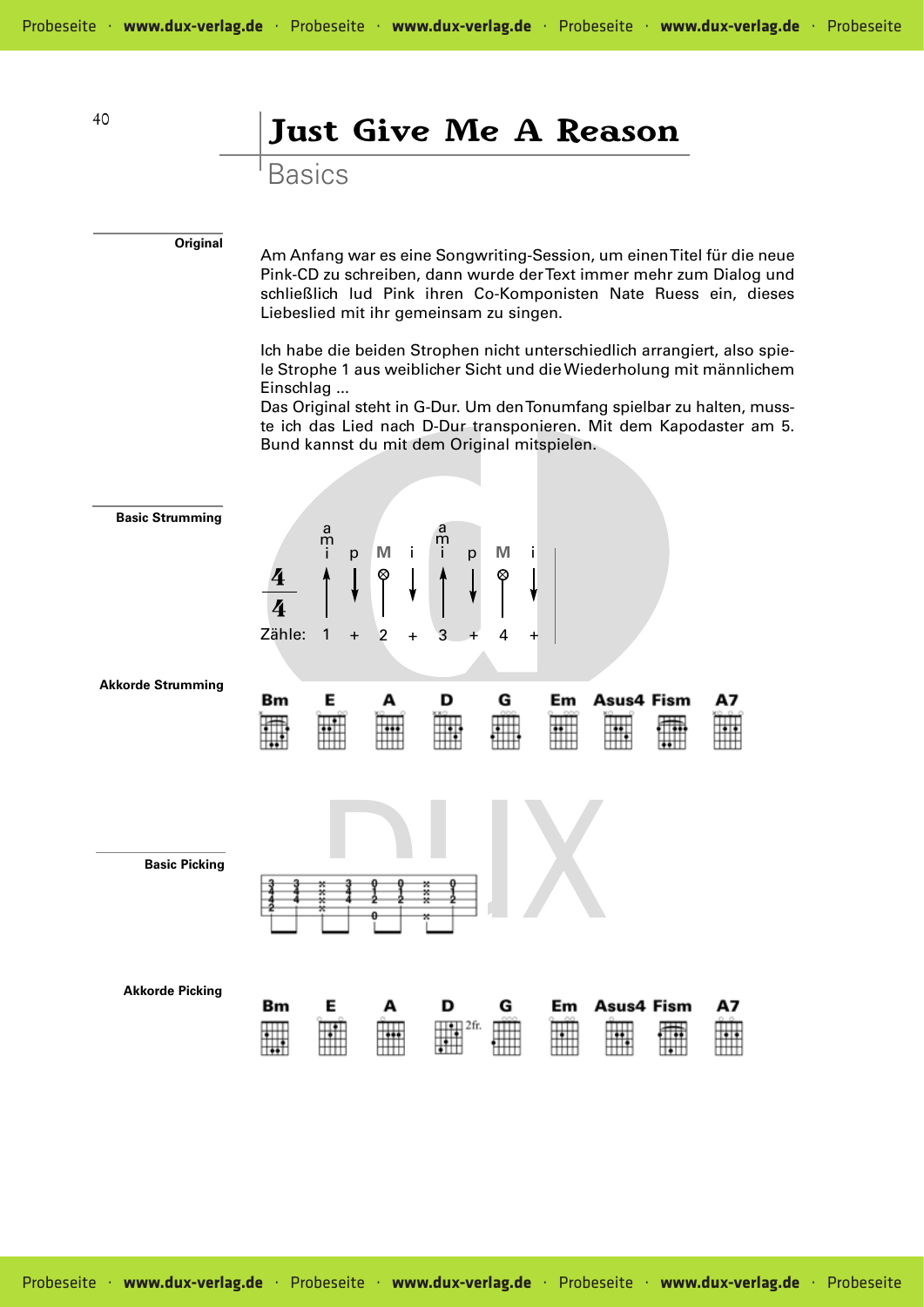| Intro:                                                                 | Вm                                                                                                                                                                                                                                                                                                                                                                                                                                                                                                                          | Е                                                                                 | A      | D  | G                             | D                        | Em                                                                                                                                                                                                                                                                                                                                                  |           |                |    |                                                                                            | 41 |
|------------------------------------------------------------------------|-----------------------------------------------------------------------------------------------------------------------------------------------------------------------------------------------------------------------------------------------------------------------------------------------------------------------------------------------------------------------------------------------------------------------------------------------------------------------------------------------------------------------------|-----------------------------------------------------------------------------------|--------|----|-------------------------------|--------------------------|-----------------------------------------------------------------------------------------------------------------------------------------------------------------------------------------------------------------------------------------------------------------------------------------------------------------------------------------------------|-----------|----------------|----|--------------------------------------------------------------------------------------------|----|
| 1.                                                                     | D<br>G<br>Bm<br>Right from the start you were a   thief, you stole my heart, and $\vert$ _<br>G<br>I your willing vic-   tim. __ I   let you see the parts of me, that  <br>G<br>Вm<br>G<br>weren't all that pretty, and with $ $ ev'ry touch you fixed $ $ them. $\Box$ Now $ $<br>Bm<br>Е<br>D<br>А<br>you've been talking in your   sleep, oh oh.  <br>Bm<br>D<br>A<br>Things you never say to   me, oh oh.  <br>Bm<br>G<br>Asus4 A<br>Е<br>А<br>D<br>D<br>Tell me that you've had e-   nough of our   love, our   love. |                                                                                   |        |    |                               |                          |                                                                                                                                                                                                                                                                                                                                                     |           |                |    |                                                                                            |    |
| Refrain 1: Just give me a reason, just a   little bit's enough. Just a | D<br>Bm<br>Bm                                                                                                                                                                                                                                                                                                                                                                                                                                                                                                               |                                                                                   |        |    |                               | A<br>Fism<br><b>Fism</b> | $\_$ It's in the stars, it's been   written in the scars on our                                                                                                                                                                                                                                                                                     |           | A7<br>A7       |    | D<br>second we're not broken, just   bent, and we can learn to love a-   gain. __<br>D     |    |
| 2.                                                                     | D<br>G<br>G<br><b>Bm</b><br><b>Bm</b><br>Вm                                                                                                                                                                                                                                                                                                                                                                                                                                                                                 | used to lie so close to   me, oh oh. There's  <br>G<br>Oh our   love, our   love. | Е<br>D | Вm | D<br>А<br>D<br>E A<br>Asus4 A | G<br>G                   | sorry I don't understand where   all of this is coming from. I  <br>thought that we were   fine. Your   head is running wild again. My  <br>dear, we still have ev'rything, and   it's all in your   mind.  <br>D<br>You've been havin' real bad   dreams, oh oh. You  <br>D.<br>nothing more than empty   sheets between our   love, our   love. _ | G         | <b>Bm</b><br>D | Em | hearts. We're not broken, just   bent, and we can learn to love a-   gain. _ I'm           |    |
| <b>Refrain 2:</b>                                                      | D<br>Вm                                                                                                                                                                                                                                                                                                                                                                                                                                                                                                                     |                                                                                   |        |    |                               | А<br><b>Fism</b><br>А    | Just give me a reason, just a   little bit's enough. Just a  <br>$\perp$ I never stopped, you're still   written in the scars on my                                                                                                                                                                                                                 |           | A7             |    | D<br>second we're not broken, just   bent, and we can learn to love a-   gain. __          |    |
| <b>Bridge:</b>                                                         | Bm                                                                                                                                                                                                                                                                                                                                                                                                                                                                                                                          |                                                                                   |        |    | <b>Fism</b>                   | <b>Fism</b>              | G<br>$\_\$ Oh, tear ducts and   rust. I'll fix it for   us. We're collecting   dust. $\_\_$                                                                                                                                                                                                                                                         | <b>A7</b> |                | A  | <b>Bm</b><br>heart. You're not broken, just   bent, and we can learn to love a-   gain. __ |    |
|                                                                        |                                                                                                                                                                                                                                                                                                                                                                                                                                                                                                                             | No nothing is as $ $ bad as $ $ it                                                |        | Em | Bm                            | Asus4 A                  | seems.   We'll come clean.                                                                                                                                                                                                                                                                                                                          |           | <b>Fism</b>    |    | G<br>But our love's enough.   _You're holding it   in. You're pouring a   drink. _         |    |
| <b>Refrain 1:</b>                                                      |                                                                                                                                                                                                                                                                                                                                                                                                                                                                                                                             |                                                                                   |        |    |                               |                          |                                                                                                                                                                                                                                                                                                                                                     |           |                |    |                                                                                            |    |